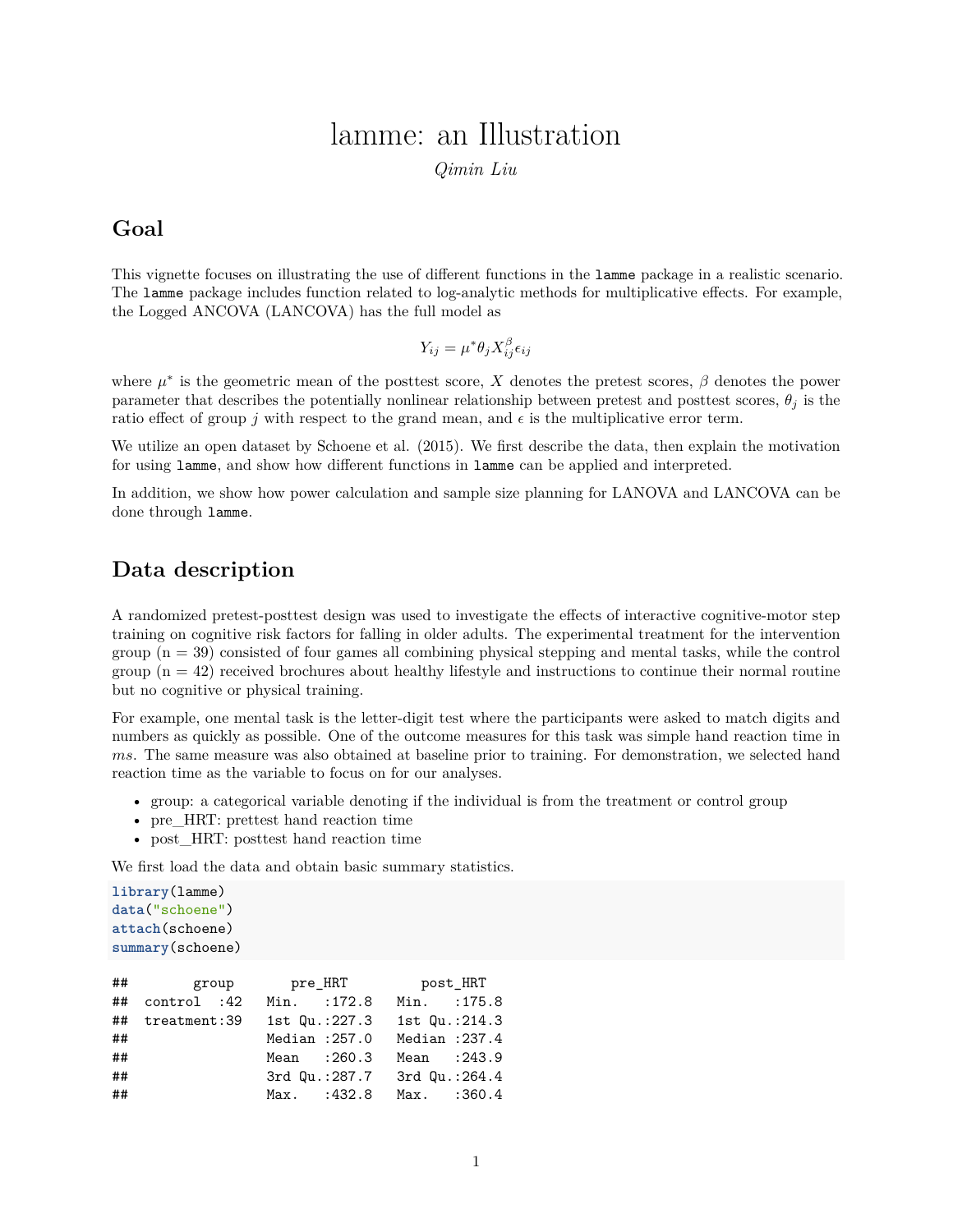```
c('sd_pre'=sd(pre_HRT),'sd_post'=sd(post_HRT))
```

```
## sd_pre sd_post
## 44.53229 40.00070
```
To view the data information, ??schoene can be used.

## **Motivation**

#### **Theoretical Motivation**

Because reaction time differs drastically across people as evidenced in the standard deviation of the pretest hand reaction time, it would make sense that the intervention may result in larger decreases in reaction time for those with higher pretest scores than for those with lower pretest scores.

#### **Empirical Diagnostic**

Having established a theoretical reason for testing multiplicative effects, we now hope to obtain more support from empirical diagnostics. Here, we apply the abc function in order to do AIC comparison with modified Box-Cox (ABC) procedure. Using the ABC procedure, as opposed to simply comparing the multiplicative and additive models, is important because the model fit statistics are only comparable across models in the ABC procedure. More information about abc can be obtained through ?abc. When pretest scores are input into the abc function, the ABC procedure compares LANCOVA, ANCOVA, ANCOHET, and ANCOVA with log-transformed y by default.

```
abc(post_HRT,group,pre_HRT)
```

```
## $ancova
## [1] 759.9898
##
## $ancohet
## [1] 761.6763
##
## $`ancova-l`
## [1] 746.6123
##
## $lancova
## [1] 743.1558
```
Based on the AIC values, all other models received less support than the LANCOVA model (*AIC* = 743*.*156, ∆*AIC >* 2 compared to all other compared models). For illustrative purpose, imagine that no pretest scores were collected. in this case, we use  $abc(post_HRT,group)$ , the AIC value for ANOVA and LANOVA models are respectively 830.5177347, 819.9362036: the LANOVA model received considerably more support than the ANOVA model.

## **Data Analysis**

To test and estimate the multiplicative effects of the experimental treatment on the hand reaction time. We use the function lancova.

```
lancova(post_HRT,group,pre_HRT)
```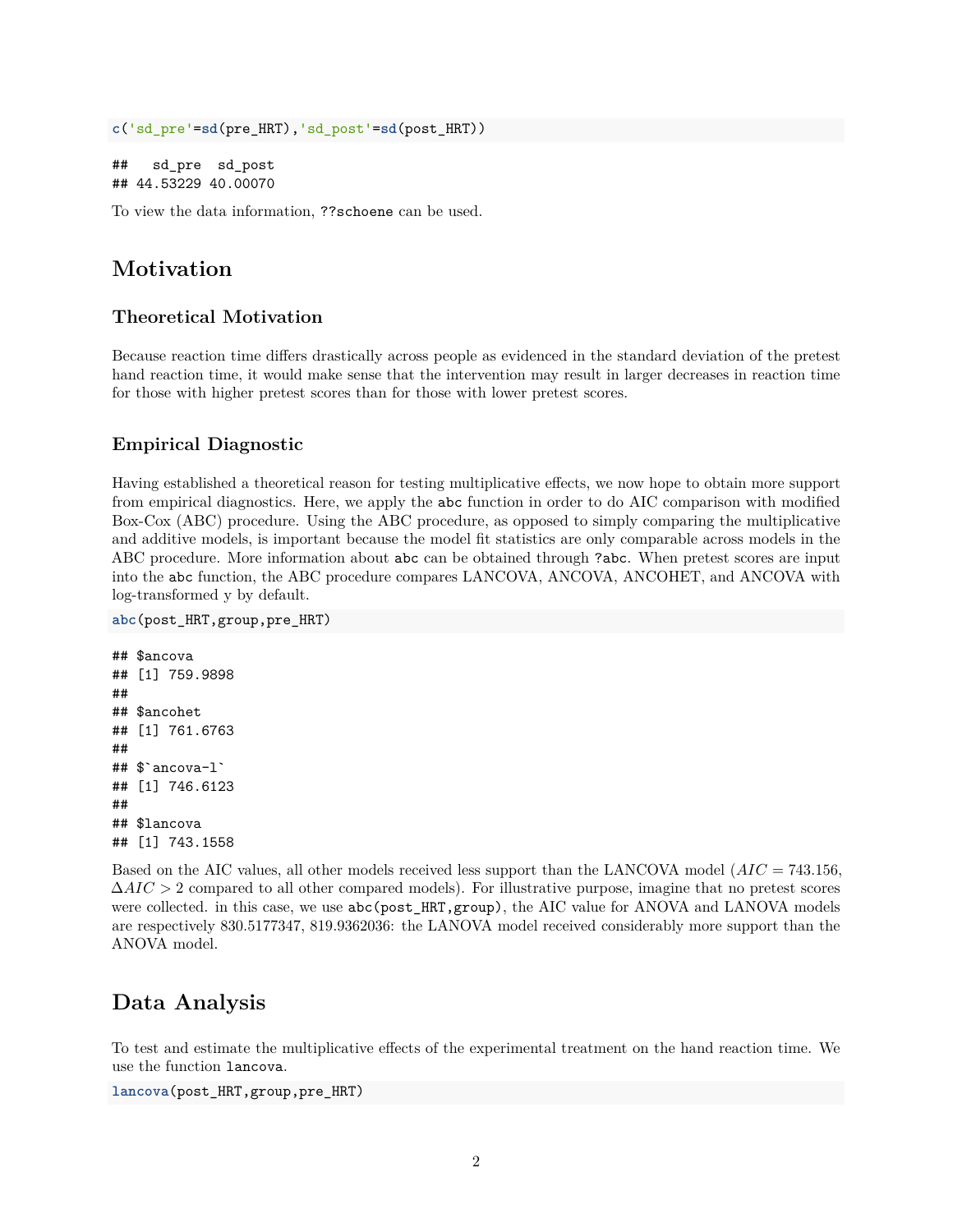```
##
## Call:
## lm(formula = (log(y) \sim log(x) + factor(g)))##
## Residuals:
## Min 1Q Median 3Q Max
## 0.7474 0.9404 0.9858 1.0541 1.3438
##
## Coefficients:
## Estimate (log-scale) s.e. t value Pr(>|t|)
## (Intercept) 4.056e+00 3.631e-01 3.856e+00 2.353e-04
## x 7.400e-01 6.533e-02 1.133e+01 3.811e-18
## factor(g)treatment 9.563e-01 2.129e-02 -2.098e+00 3.919e-02
## 2.5 % 97.5 %
## (Intercept) 1.969e+00 8.358
## x 6.099e-01 0.870
## factor(g)treatment 9.166e-01 0.998
##
## Residual standard error: 0.09569 on 78 degrees of freedom
## Multiple R-squared: 0.6327, Adjusted R-squared: 0.6233
## F-statistic: 67.19 on 2 and 78 DF, p-value: < 2.2e-16
```
The experimental treatment shows a significant multiplicative effect,  $\zeta = .96, 95\%$  CI= (.917, .998). That is, the ratio between the effects of the treatment and the control group is  $\frac{\hat{\theta}_{\text{treatment}}}{\hat{\theta}_{\text{control}}} = 96\%$ . This means that compared with the control group, the treatment group was 4% faster in terms of the hand reaction time, which indicates improved general processing with transfers to complex unlearned tasks that require high levels of attention.

We now move on to interpret other parameter estimates from the output. In the intercept row, the estimate is of the control group posttest (geometric) mean. In the x row, the estimate is of the power relationship parameter *β*. Here we can see that the pretest scores also significantly predicts the posttest scores, *p < .*05. Note that the standard errors are from the logged model. In terms of overall model significance, we see that  $F(2, 78) = 67.19, p < .05$ . We can also calculate the overall model effect size,  $\frac{R^2}{1-R^2} = \frac{.6327}{1-.6327} = 1.72$ .

Moreover, boostrapped effect size measures can be obtained via boot.es. Note that boot.es follows bootstrapping procedures and should show performance expected of the respective procedure. However, the exact performance of the boostrapping procedures is still under evaluation. As such, the users should use boot.es with caution. Currently, boot.es output the bias-corrected and accelerated boostrap confidence interval and the expanded percentile confidence interval.

**boot.es**(post\_HRT,group,pre\_HRT)

| ##     |                                       | BCa LL              |                     | BCa UL exp perc LL exp perc UL |                     |
|--------|---------------------------------------|---------------------|---------------------|--------------------------------|---------------------|
|        | ## control                            |                     | 1.9089839 8.5599736 |                                | 1.8343542 8.4615412 |
|        | ## treatment                          | 0.9171241 0.9946869 |                     | 0.9177998                      | 0.9966622           |
| ## $x$ |                                       | 0.6026027 0.8742705 |                     | 0.6078702                      | 0.8862953           |
|        | ## sig2nois ratio 0.7299415 2.6579616 |                     |                     | 1.0272679                      | 3.1018973           |

We see that the the boostrap confidence interval for the *ζtreatment* is comparable to that from exponentiated CI from the logged model, which is included in the lancova output. Moreover, a confidence interval for the overall effect size is shown here in the sig2nois ratio row, e.g., 95% BCa CI= 0*.*84*,* 2*.*71.

For illustrative purpose, suppose that pretest scores are not available. In this case, we use the function lanova. Note that for both lanova and lancova, argument plot can be set at True, which would give post-hoc diagnostic plots.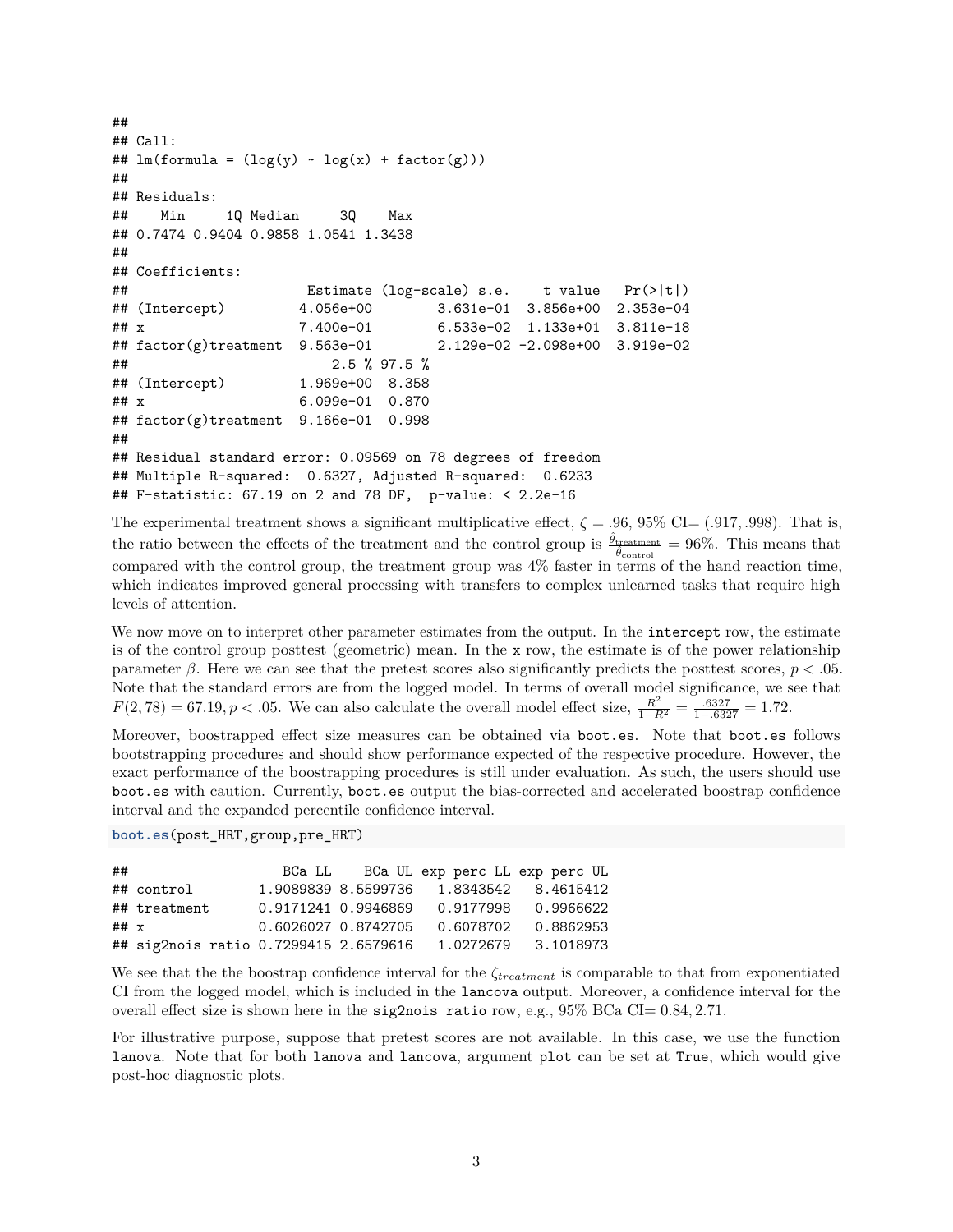```
par(mfrow=c(2,2))
lanova(post_HRT,group)
##
## Call:
## lm(formula = (log(y) \sim factor(g)))##
## Residuals:
## Min 1Q Median 3Q Max
## 0.7498 0.8936 0.9903 1.0931 1.5362
##
## Coefficients:
## Estimate (log-scale) s.e. t value Pr(>|t|)
## (Intercept) 2.471e+02 2.386e-02 2.309e+02 1.481e-113
## factor(g)treatment 9.489e-01 3.439e-02 -1.526e+00 1.309e-01
## 2.5 % 97.5 %
## (Intercept) 2.356e+02 259.122
## factor(g)treatment 8.861e-01 1.016
##
## Residual standard error: 0.1546 on 79 degrees of freedom
## Multiple R-squared: 0.02864, Adjusted R-squared: 0.01635
## F-statistic: 2.33 on 1 and 79 DF, p-value: 0.1309
```
### **Power Calculation and Sample Size Planning**

lamme package can also be used for power calculation and sample size planning. For power calculation, we use pwr.lanova and pwr.lancova respectively for LANOVA and LANCOVA.

```
# power in three-group LANOVA with per-group sample size of 40 given small population
# effect
pwr.lanova(3,40,.01,.05)
## $`the number of group`
## [1] 3
##
## $`the per-group sample size`
## [1] 40
##
## $`r squared`
## [1] 0.01
##
## $`significance level`
## [1] 0.05
##
## $power
## [1] 0.1469077
# power in three-group LANCOVA with per-group sample size of 40 and pretest-posttest
# correlation of .5 given small population effect
pwr.lancova(3,40,.01,.5,.05)
## $`the number of group`
## [1] 3
##
```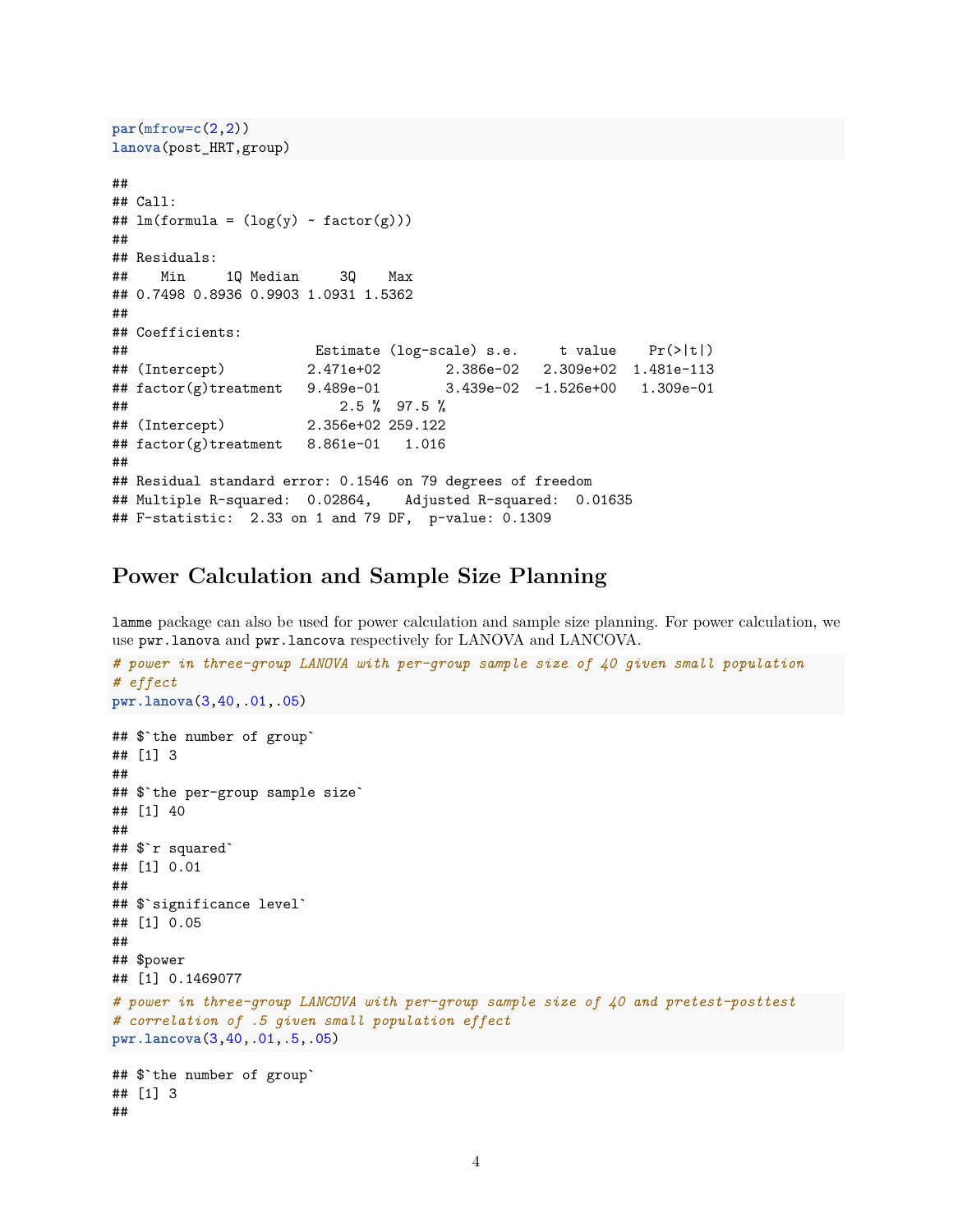```
## $`the per-group sample size`
## [1] 40
##
## $`pretest-posttest correlation`
## [1] 0.5
##
## $`r squared`
## [1] 0.01
##
## $`significance level`
## [1] 0.05
##
## $power
## [1] 0.2557666
```
For sample size planning, we use ss.lanova and ss.lancova respectively for LANOVA and LANCOVA.

```
# sample size planning in three-group LANOVA with desired power of .8 and
# significance level of .05 given assumed small population effect
ss.lanova(3,.01,.8,.05)
```

```
## $`the number of group`
## [1] 3
##
## $`proportion of variance to be explained`
## [1] 0.01
##
## $`significance level`
## [1] 0.05
##
## $`desired power`
## [1] 0.8
##
## $`the per-group sample size requirement`
## [1] 325.401
# sample size planning in three-group LANOVA with desired power of .8 and
# significance level of .05 and pretest-posttest correlation of .5 given
# assumed small population effect
ss.lancova(3,.01,.5,.8,.05)
## $`the number of group`
## [1] 3
##
## $`pretest-posttest correlation`
## [1] 0.01
##
## $`proportion of variance to be explained`
## [1] 0.5
##
## $`significance level`
## [1] 0.05
##
## $`desired power`
## [1] 0.8
##
```